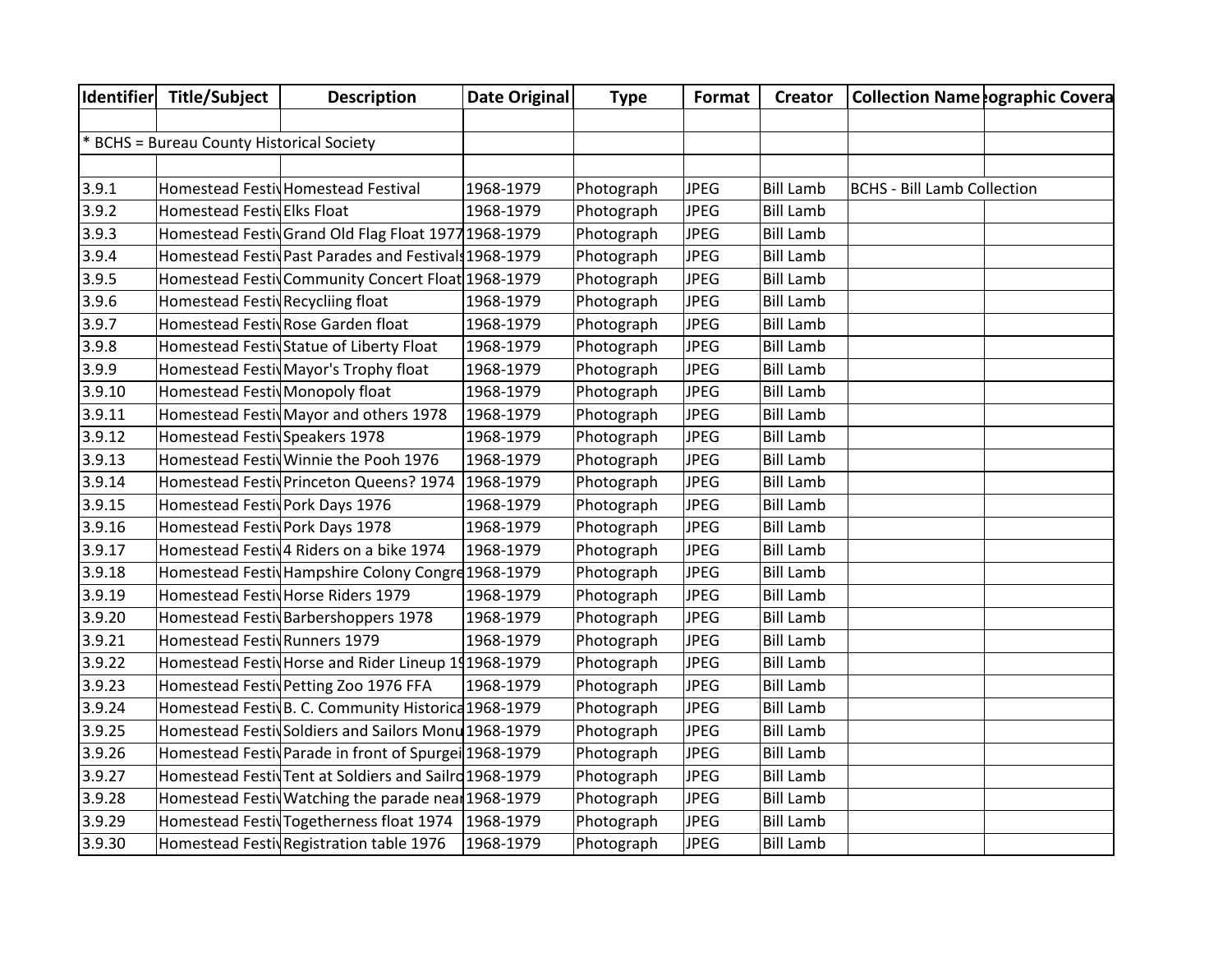| 3.9.31<br>3.9.32 | Homestead Festiv Band 1974<br>Homestead Festiv Speakers 1979 | 1968-1979 | Photograph | <b>JPEG</b> | <b>Bill Lamb</b> |  |
|------------------|--------------------------------------------------------------|-----------|------------|-------------|------------------|--|
|                  |                                                              |           |            |             |                  |  |
|                  |                                                              | 1968-1979 | Photograph | <b>JPEG</b> | <b>Bill Lamb</b> |  |
| 3.9.33           | Homestead Festiv Western Community Scho 1968-1979            |           | Photograph | <b>JPEG</b> | <b>Bill Lamb</b> |  |
| 3.9.34           | Homestead Festiv Patriots 1976                               | 1968-1979 | Photograph | <b>JPEG</b> | <b>Bill Lamb</b> |  |
| 3.9.35           | Homestead Festiv Sound of Music 1978                         | 1968-1979 | Photograph | <b>JPEG</b> | <b>Bill Lamb</b> |  |
| 3.9.36           | Homestead Festiv Girl Scouts by Apollo Thea 1968-1979        |           | Photograph | <b>JPEG</b> | <b>Bill Lamb</b> |  |
| 3.9.37           | Homestead Festiv Mayor's Trophy float                        | 1968-1979 | Photograph | <b>JPEG</b> | <b>Bill Lamb</b> |  |
| 3.9.38           | Homestead Festiv Rose Garden float again                     | 1968-1979 | Photograph | <b>JPEG</b> | <b>Bill Lamb</b> |  |
| 3.9.39           | Homestead Festiv Band 1974                                   | 1968-1979 | Photograph | JPEG        | <b>Bill Lamb</b> |  |
| 3.9.40           | Homestead Festiv Band 1968                                   | 1968-1979 | Photograph | <b>JPEG</b> | <b>Bill Lamb</b> |  |
| 3.9.41           | Homestead Festiv More Band                                   | 1968-1979 | Photograph | <b>JPEG</b> | <b>Bill Lamb</b> |  |
| 3.9.42           | Homestead Festiv Fire Engine                                 | 1968-1979 | Photograph | <b>JPEG</b> | <b>Bill Lamb</b> |  |
| 3.9.43           | Homestead Festiv Mayor and others                            | 1968-1979 | Photograph | <b>JPEG</b> | <b>Bill Lamb</b> |  |
| 3.9.44           | Homestead Festiv Band at the Courthouse                      | 1968-1979 | Photograph | JPEG        | <b>Bill Lamb</b> |  |
| 3.9.45           | Homestead Festiv Budweiser Clydesdales                       | 1968-1979 | Photograph | <b>JPEG</b> | <b>Bill Lamb</b> |  |
|                  |                                                              |           |            |             |                  |  |
| 3.21.001         | Lovejoy Homeste Lovejoy Homestead                            |           | Photograph | <b>JPEG</b> | <b>Bill Lamb</b> |  |
| 3.21.002         | Lovejoy Homeste Lovejoy Homestead                            |           | Photograph | <b>JPEG</b> | <b>Bill Lamb</b> |  |
| 3.21.003         | Lovejoy Homeste Lovejoy Homestead                            |           | Photograph | JPEG        | <b>Bill Lamb</b> |  |
| 3.21.004         | Lovejoy Homeste Pageant                                      |           | Photograph | <b>JPEG</b> | <b>Bill Lamb</b> |  |
| 3.21.005         | Lovejoy Homeste Lyle Talbot w/Pete Eckdahl. Etc.             |           | Photograph | <b>JPEG</b> | <b>Bill Lamb</b> |  |
| 3.21.006         | Lovejoy Homeste 1972 first play                              |           | Photograph | <b>JPEG</b> | <b>Bill Lamb</b> |  |
| 3.21.007         | Lovejoy Homeste Lyle Talbot                                  |           | Photograph | <b>JPEG</b> | <b>Bill Lamb</b> |  |
| 3.21.008         | Lovejoy Homeste play practice                                |           | Photograph | <b>JPEG</b> | <b>Bill Lamb</b> |  |
| 3.21.009         | Lovejoy Homeste 1972 parade                                  |           | Photograph | <b>JPEG</b> | <b>Bill Lamb</b> |  |
| 3.21.010         | Lovejoy Homeste remodeling                                   |           | Photograph | <b>JPEG</b> | <b>Bill Lamb</b> |  |
| 3.21.011         | Lovejoy Homeste gun salute                                   |           | Photograph | <b>JPEG</b> | <b>Bill Lamb</b> |  |
| 3.21.012         | Lovejoy Homeste gun salute                                   |           | Photograph | <b>JPEG</b> | <b>Bill Lamb</b> |  |
| 3.21.013         | Lovejoy Homeste K.M.Nelson, Pete Eckdahl, etc.               |           | Photograph | JPEG        | <b>Bill Lamb</b> |  |
| 3.21.014         | Lovejoy Homeste trustees                                     |           | Photograph | <b>JPEG</b> | <b>Bill Lamb</b> |  |
| 3.21.015         | Lovejoy Homeste Paul Simon, Doris Leonard, Pete Eckdahl,     |           | Photograph | <b>JPEG</b> | <b>Bill Lamb</b> |  |
| 3.21.016         | Lovejoy Homeste Talbot, Eckdahl, etc.                        |           | Photograph | JPEG        | <b>Bill Lamb</b> |  |
| 3.21.017         | Lovejoy Homeste Myrtle Zink                                  |           | Photograph | <b>JPEG</b> | <b>Bill Lamb</b> |  |
|                  |                                                              |           |            |             |                  |  |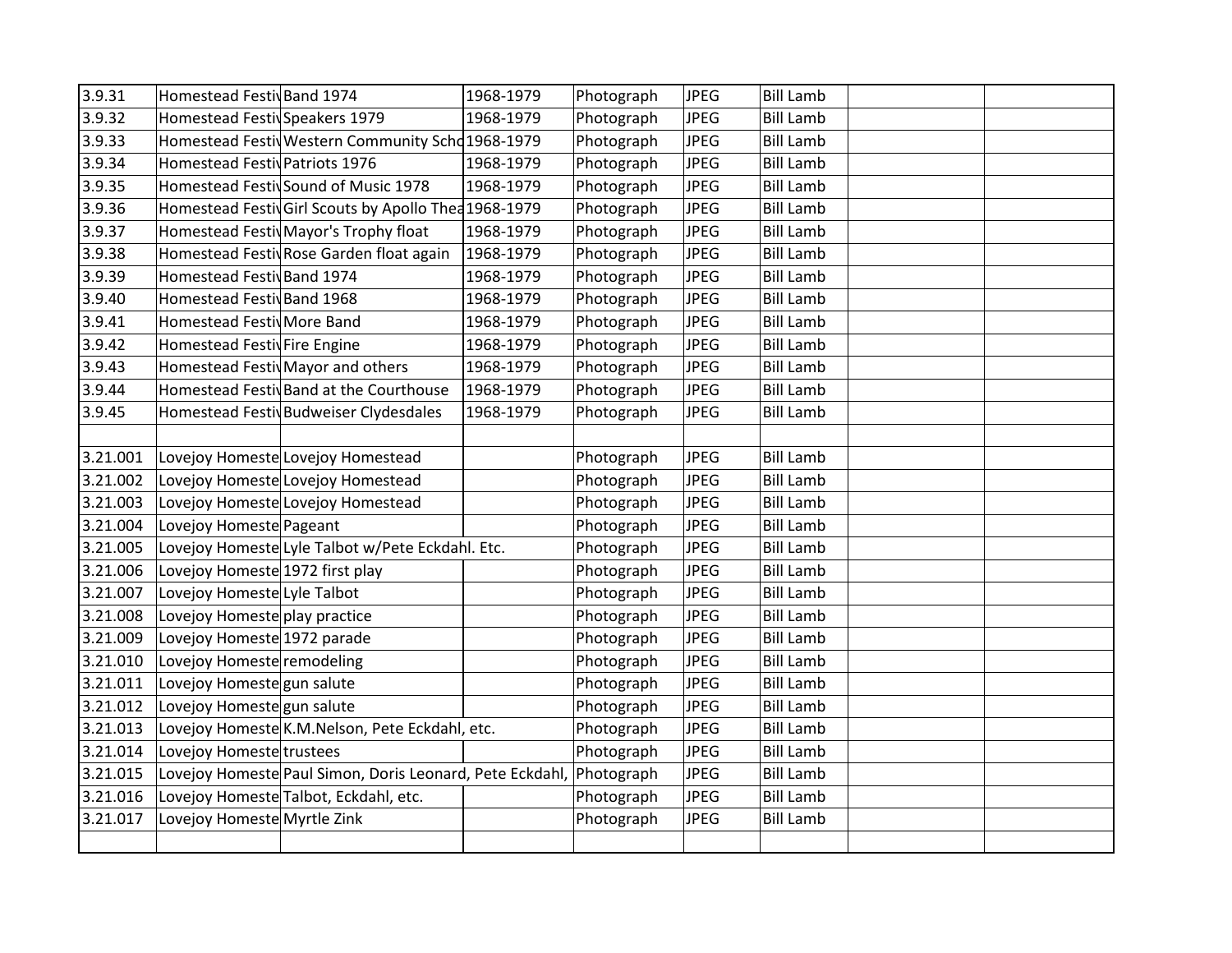| 1.16.001 |                                                    | Bureau County FaSam Traynor with Governor Green at the Photograph       |  |            | <b>JPEG</b> | <b>Bill Lamb</b> |  |
|----------|----------------------------------------------------|-------------------------------------------------------------------------|--|------------|-------------|------------------|--|
| 1.16.002 |                                                    | Bureau County Fa Midway of the fair looking N.E. from gran Photograph   |  |            | <b>JPEG</b> | <b>Bill Lamb</b> |  |
| 1.16.003 |                                                    | Bureau County Fa Picnics and refreshments                               |  | Photograph | <b>JPEG</b> | <b>Bill Lamb</b> |  |
| 1.16.004 |                                                    | Bureau County FaJohn Bailey with Governor Green at Repu Photograph      |  |            | JPEG        | <b>Bill Lamb</b> |  |
| 1.16.005 |                                                    | Bureau County Fa Gosse Blvd entrance to Fair Grounds                    |  | Photograph | JPEG        | <b>Bill Lamb</b> |  |
| 1.16.006 |                                                    | Bureau County FaJudging livestock at the fair                           |  | Photograph | <b>JPEG</b> | <b>Bill Lamb</b> |  |
| 1.16.007 | <b>Bureau County FaSulky Race</b>                  |                                                                         |  | Photograph | <b>JPEG</b> | <b>Bill Lamb</b> |  |
| 1.16.008 | Bureau County FaRodeo                              |                                                                         |  | Photograph | <b>JPEG</b> | <b>Bill Lamb</b> |  |
| 1.16.009 |                                                    | Bureau County Fa Aerial view of Bureau County Fair midway Photograph    |  |            | <b>JPEG</b> | <b>Bill Lamb</b> |  |
| 1.16.010 |                                                    | Bureau County Fa Cars and Crowds at the fair                            |  | Photograph | <b>JPEG</b> | <b>Bill Lamb</b> |  |
| 1.16.011 |                                                    | Bureau County FaStart of a Sulky race at the fair                       |  | Photograph | <b>JPEG</b> | <b>Bill Lamb</b> |  |
| 1.16.012 |                                                    | Bureau County Fa Fair Midway looking northeast from the g Photograph    |  |            | <b>JPEG</b> | <b>Bill Lamb</b> |  |
| 1.16.013 |                                                    | Bureau County Fa Sulky racing at the turn of the century loo Photograph |  |            | <b>JPEG</b> | <b>Bill Lamb</b> |  |
| 1.16.014 |                                                    | Bureau County Fa Fair grounds educational building and flor Photograph  |  |            | <b>JPEG</b> | <b>Bill Lamb</b> |  |
| 1.16.015 |                                                    | Bureau County FaScrambler Ride - Note elm trees                         |  | Photograph | <b>JPEG</b> | <b>Bill Lamb</b> |  |
| 1.16.016 |                                                    | Bureau County FaNo. 1 Bureau County Fair main entrance                  |  | Photograph | <b>JPEG</b> | <b>Bill Lamb</b> |  |
| 1.16.017 |                                                    | Bureau County Fa !925 Vaudeville acts at the grandstand                 |  | Photograph | <b>JPEG</b> | <b>Bill Lamb</b> |  |
| 1.16.018 | Bureau County Fa Hugh Skinner with tall corn stalk |                                                                         |  | Photograph | <b>JPEG</b> | <b>Bill Lamb</b> |  |
| 1.16.019 |                                                    | Bureau County Fa Cars and Crowds at the fair                            |  | Photograph | <b>JPEG</b> | <b>Bill Lamb</b> |  |
|          |                                                    |                                                                         |  |            |             |                  |  |
| 3.8.001  | <b>Historic Homes</b>                              | Former Eugene Finn home moved throug Photograph                         |  |            | <b>JPEG</b> | <b>Bill Lamb</b> |  |
| 3.8.002  | <b>Historic Homes</b>                              | H. U. Bailey residence on S. Main. One of Photograph                    |  |            | <b>JPEG</b> | <b>Bill Lamb</b> |  |
| 3.8.003  | <b>Historic Homes</b>                              | Omen's Lumber Co. built this magnificent Photograph                     |  |            | <b>JPEG</b> | <b>Bill Lamb</b> |  |
| 3.8.004  | <b>Historic Homes</b>                              | H. U. Bailey and Colonel Paddock residen Photograph                     |  |            | <b>JPEG</b> | <b>Bill Lamb</b> |  |
| 3.8.005  | <b>Historic Homes</b>                              | H. U. Bailey and Colonel Paddock residen Photograph                     |  |            | <b>JPEG</b> | <b>Bill Lamb</b> |  |
| 3.8.006  | <b>Historic Homes</b>                              | Unknown home on Church St. by High Ris Photograph                       |  |            | <b>JPEG</b> | <b>Bill Lamb</b> |  |
|          |                                                    |                                                                         |  |            |             |                  |  |
| 4.6.001  | Parades                                            | American Legion float                                                   |  | Photograph | <b>JPEG</b> | <b>Bill Lamb</b> |  |
| 4.6.002  | Parades                                            | Early Parade                                                            |  | Photograph | <b>JPEG</b> | <b>Bill Lamb</b> |  |
| 4.6.003  | Parades                                            | 1900 - North Main St.                                                   |  | Photograph | <b>JPEG</b> | <b>Bill Lamb</b> |  |
| 4.6.004  | Parades                                            | Ottawa visitors                                                         |  | Photograph | <b>JPEG</b> | <b>Bill Lamb</b> |  |
| 4.6.005  | Parades                                            | July 4, 1911 parade from court house squ Photograph                     |  |            | <b>JPEG</b> | <b>Bill Lamb</b> |  |
| 4.6.006  | Parades                                            | 1911 festival                                                           |  | Photograph | <b>JPEG</b> | <b>Bill Lamb</b> |  |
| 4.6.007  | Parades                                            | 1914 Soldiers' Reunion                                                  |  | Photograph | <b>JPEG</b> | <b>Bill Lamb</b> |  |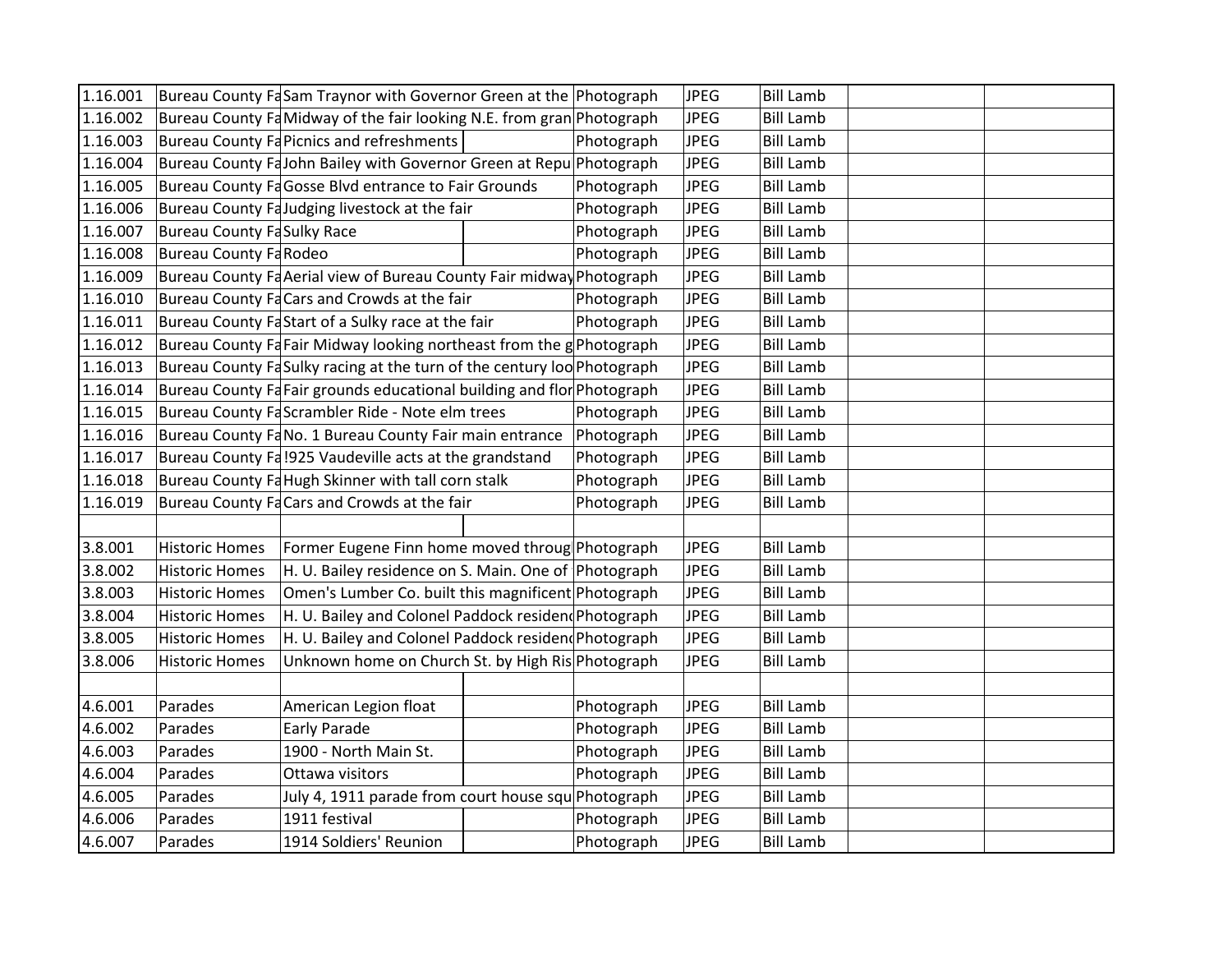| 4.6.008 | Parades                  | 1915 Soldiers' Reunion                            | Photograph | <b>JPEG</b> | <b>Bill Lamb</b> |  |
|---------|--------------------------|---------------------------------------------------|------------|-------------|------------------|--|
| 4.6.009 | Parades                  | 1919 Soldiers' Day                                | Photograph | <b>JPEG</b> | <b>Bill Lamb</b> |  |
| 4.6.010 | Parades                  | <b>Bradley's Market float</b>                     | Photograph | <b>JPEG</b> | <b>Bill Lamb</b> |  |
| 4.6.011 | Parades                  | 1950's Bureau County saddle club                  | Photograph | <b>JPEG</b> | <b>Bill Lamb</b> |  |
| 4.6.012 | Parades                  | 1968 south Main St.                               | Photograph | <b>JPEG</b> | <b>Bill Lamb</b> |  |
| 4.6.013 | Parades                  | 1960's Kiddie Pet parade                          | Photograph | <b>JPEG</b> | <b>Bill Lamb</b> |  |
| 4.6.014 | Parades                  | 1960's Kiddie Pet parade                          | Photograph | <b>JPEG</b> | <b>Bill Lamb</b> |  |
| 4.6.015 | Parades                  | 1974 Homestead Parade with PHS band               | Photograph | <b>JPEG</b> | <b>Bill Lamb</b> |  |
| 4.6.016 | Parades                  | 1976 parade                                       | Photograph | <b>JPEG</b> | <b>Bill Lamb</b> |  |
| 4.6.017 | Parades                  | 1976 'Bisontennial'                               | Photograph | <b>JPEG</b> | <b>Bill Lamb</b> |  |
| 4.6.018 | Parades                  | 1979 Halloween parade                             | Photograph | <b>JPEG</b> | <b>Bill Lamb</b> |  |
|         |                          |                                                   |            |             |                  |  |
|         | 501.3.001 PHS Basketball | <b>PHS Basketball</b>                             | Photograph | <b>JPEG</b> | <b>Bill Lamb</b> |  |
|         | 501.3.002 PHS Basketball | Coach Roger Lowe; team members Steve Photograph   |            | <b>JPEG</b> | <b>Bill Lamb</b> |  |
|         | 501.3.003 PHS Basketball | <b>Coach Bruce Placek</b>                         | Photograph | <b>JPEG</b> | <b>Bill Lamb</b> |  |
|         | 501.3.004 PHS Basketball | jump shot                                         | Photograph | <b>JPEG</b> | <b>Bill Lamb</b> |  |
|         | 501.3.005 PHS Basketball | jump shot                                         | Photograph | <b>JPEG</b> | <b>Bill Lamb</b> |  |
|         | 501.3.006 PHS Basketball | Coach Tony Lavarato                               | Photograph | <b>JPEG</b> | <b>Bill Lamb</b> |  |
|         | 501.3.007 PHS Basketball | 1975-1976 team with Coach Tony Lavarat Photograph |            | <b>JPEG</b> | <b>Bill Lamb</b> |  |
|         | 501.3.008 PHS Basketball | National Anthem before game                       | Photograph | <b>JPEG</b> | <b>Bill Lamb</b> |  |
|         | 501.3.009 PHS Basketball | 1934 team                                         | Photograph | <b>JPEG</b> | <b>Bill Lamb</b> |  |
|         | 501.3.010 PHS Basketball | 1954-1955 team                                    | Photograph | <b>JPEG</b> | <b>Bill Lamb</b> |  |
|         | 501.3.011 PHS Basketball | cheerleaders                                      | Photograph | <b>JPEG</b> | <b>Bill Lamb</b> |  |
|         | 501.3.012 PHS Basketball | basketball team                                   | Photograph | <b>JPEG</b> | <b>Bill Lamb</b> |  |
|         | 501.3.013 PHS Basketball | 1954-1955 sophmore team                           | Photograph | <b>JPEG</b> | <b>Bill Lamb</b> |  |
|         | 501.3.014 PHS Basketball | 1942 team                                         | Photograph | <b>JPEG</b> | <b>Bill Lamb</b> |  |
|         | 501.3.015 PHS Basketball | 1938 team                                         | Photograph | <b>JPEG</b> | <b>Bill Lamb</b> |  |
|         | 501.3.016 PHS Basketball | 1960's team                                       | Photograph | <b>JPEG</b> | <b>Bill Lamb</b> |  |
|         | 501.3.017 PHS Basketball | Coach Beltramini                                  | Photograph | <b>JPEG</b> | <b>Bill Lamb</b> |  |
|         | 501.3.018 PHS Basketball | Coach Roger Lowe                                  | Photograph | <b>JPEG</b> | <b>Bill Lamb</b> |  |
|         | 501.3.019 PHS Basketball | Coach Roger Lowe                                  | Photograph | <b>JPEG</b> | <b>Bill Lamb</b> |  |
|         | 501.3.020 PHS Basketball | <b>Coach Steve Matthews</b>                       | Photograph | <b>JPEG</b> | <b>Bill Lamb</b> |  |
|         | 501.3.021 PHS Basketball | team                                              | Photograph | <b>JPEG</b> | <b>Bill Lamb</b> |  |
|         | 501.3.022 PHS Basketball | Coach Tony Lavarato                               | Photograph | <b>JPEG</b> | <b>Bill Lamb</b> |  |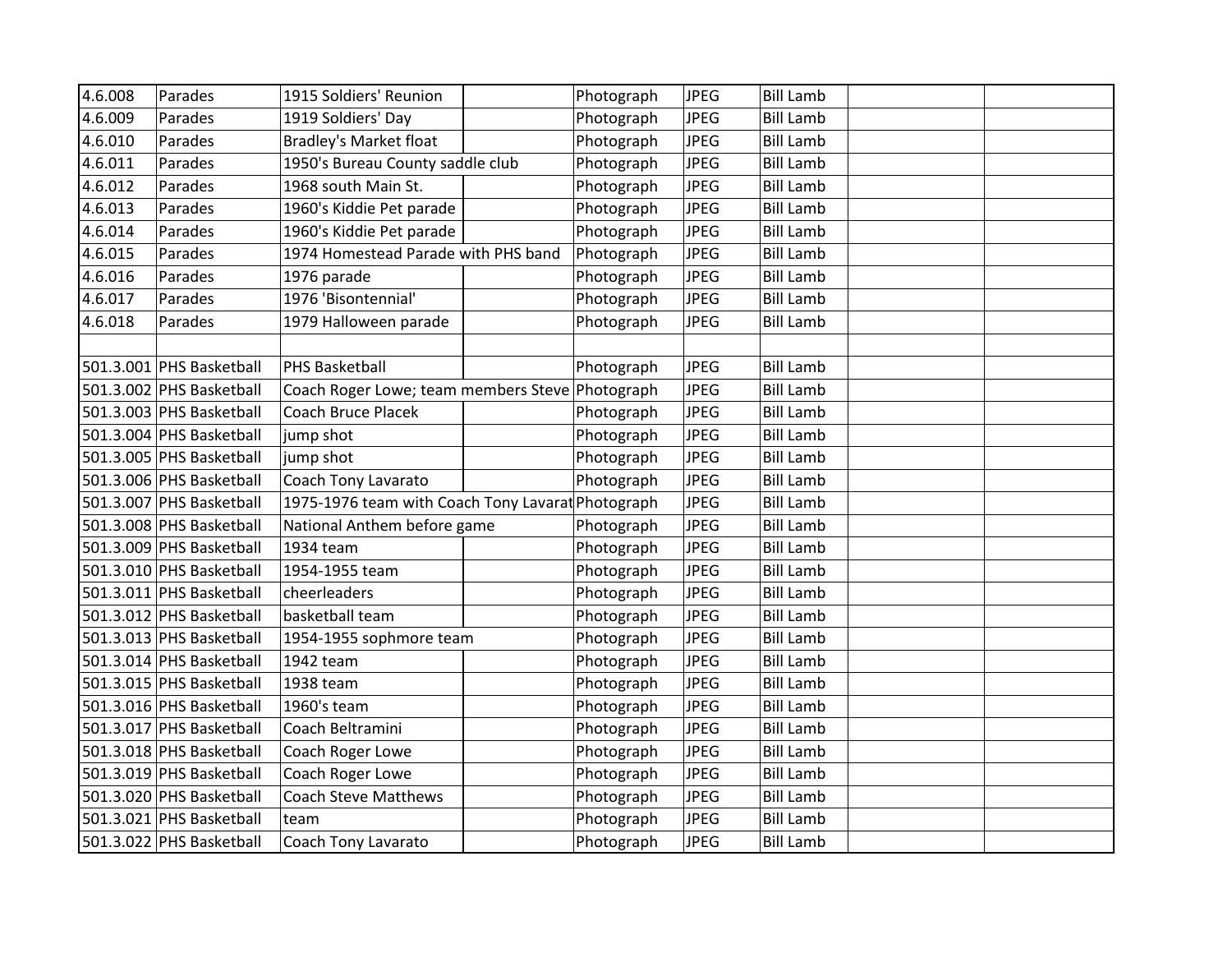| 501.3.023 PHS Basketball | Coach Tony Lavarato                                | Photograph | <b>JPEG</b> | <b>Bill Lamb</b> |  |
|--------------------------|----------------------------------------------------|------------|-------------|------------------|--|
| 501.3.024 PHS Basketball | 1977-1978 team with Coach Steve Matth Photograph   |            | <b>JPEG</b> | <b>Bill Lamb</b> |  |
| 501.3.025 PHS Basketball | 1979-1980 team with Coach Tony Lavarat Photograph  |            | <b>JPEG</b> | <b>Bill Lamb</b> |  |
| 501.3.026 PHS Basketball | 1978-1979 team with Coach Tony Lavarat Photograph  |            | <b>JPEG</b> | <b>Bill Lamb</b> |  |
| 501.3.027 PHS Basketball | 1978-1979 team with Coach Tony Lavarat Photograph  |            | <b>JPEG</b> | <b>Bill Lamb</b> |  |
| 501.3.028 PHS Basketball | Coach Tony Lavarato and cheerleaders               | Photograph | <b>JPEG</b> | <b>Bill Lamb</b> |  |
| 501.3.029 PHS Basketball | <b>Coach Bruce Placek</b>                          | Photograph | <b>JPEG</b> | <b>Bill Lamb</b> |  |
| 501.3.030 PHS Basketball | <b>Coach Steve Bouslog</b>                         | Photograph | <b>JPEG</b> | <b>Bill Lamb</b> |  |
| 501.3.031 PHS Basketball | parent night                                       | Photograph | <b>JPEG</b> | <b>Bill Lamb</b> |  |
| 501.3.032 PHS Basketball | team practice                                      | Photograph | <b>JPEG</b> | <b>Bill Lamb</b> |  |
| 501.3.033 PHS Basketball | team                                               | Photograph | <b>JPEG</b> | <b>Bill Lamb</b> |  |
| 501.3.034 PHS Basketball | team                                               | Photograph | <b>JPEG</b> | <b>Bill Lamb</b> |  |
| 501.3.035 PHS Basketball | Coach Tony Lavarato                                | Photograph | <b>JPEG</b> | <b>Bill Lamb</b> |  |
| 501.3.036 PHS Basketball | Coach Roger Lowe                                   | Photograph | <b>JPEG</b> | <b>Bill Lamb</b> |  |
| 501.3.037 PHS Basketball | Coach Bruce Placek                                 | Photograph | <b>JPEG</b> | <b>Bill Lamb</b> |  |
| 501.3.038 PHS Basketball | 1979 team                                          | Photograph | <b>JPEG</b> | <b>Bill Lamb</b> |  |
| 501.3.039 PHS Basketball | 1978-1979 Coach Steve Bouslog with fres Photograph |            | <b>JPEG</b> | <b>Bill Lamb</b> |  |
| 501.3.040 PHS Basketball | Coach Don Sheffer                                  | Photograph | <b>JPEG</b> | <b>Bill Lamb</b> |  |
| 501.3.041 PHS Basketball | team member                                        | Photograph | <b>JPEG</b> | <b>Bill Lamb</b> |  |
| 501.3.042 PHS Basketball | team member                                        | Photograph | <b>JPEG</b> | <b>Bill Lamb</b> |  |
| 501.3.043 PHS Basketball | Coach Roger Lowe                                   | Photograph | <b>JPEG</b> | <b>Bill Lamb</b> |  |
| 501.3.044 PHS Basketball | team                                               | Photograph | <b>JPEG</b> | <b>Bill Lamb</b> |  |
| 501.3.045 PHS Basketball | 1978-1979 Coach Steve Matthews with so Photograph  |            | <b>JPEG</b> | <b>Bill Lamb</b> |  |
| 501.3.046 PHS Basketball | action shot                                        | Photograph | <b>JPEG</b> | <b>Bill Lamb</b> |  |
| 501.3.047 PHS Basketball | 1983-1984 Coach Tony Lavarato with teal Photograph |            | <b>JPEG</b> | <b>Bill Lamb</b> |  |
| 501.3.048 PHS Basketball | Coach Tony Lavarato with team                      | Photograph | <b>JPEG</b> | <b>Bill Lamb</b> |  |
| 501.3.049 PHS Basketball | Coach Bruce Placek with team                       | Photograph | <b>JPEG</b> | <b>Bill Lamb</b> |  |
| 501.3.050 PHS Basketball | parent night                                       | Photograph | <b>JPEG</b> | <b>Bill Lamb</b> |  |
| 501.3.051 PHS Basketball | Coach Bruce Placek with team                       | Photograph | <b>JPEG</b> | <b>Bill Lamb</b> |  |
| 501.3.052 PHS Basketball | Coach Roger Lowe with team                         | Photograph | <b>JPEG</b> | <b>Bill Lamb</b> |  |
| 501.3.053 PHS Basketball | 1976-1977 Coach Steve Bouslog with fres Photograph |            | <b>JPEG</b> | <b>Bill Lamb</b> |  |
| 501.3.054 PHS Basketball | 1984-1985 Coach Carter with sophmore t Photograph  |            | <b>JPEG</b> | <b>Bill Lamb</b> |  |
| 501.3.055 PHS Basketball | jump shot                                          | Photograph | <b>JPEG</b> | <b>Bill Lamb</b> |  |
| 501.3.056 PHS Basketball | Coach Bruce Placek with team                       | Photograph | <b>JPEG</b> | <b>Bill Lamb</b> |  |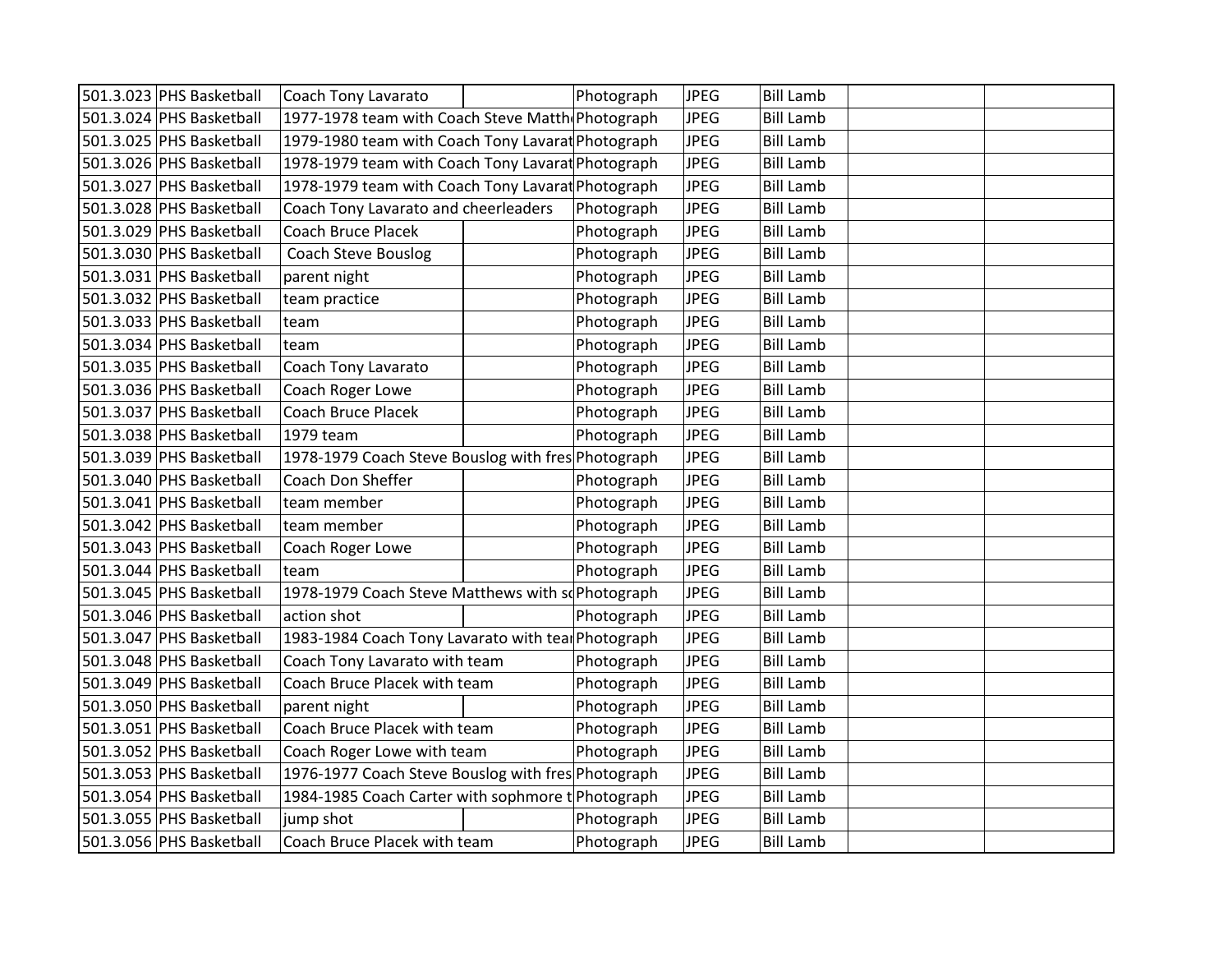| 501.3.057 PHS Basketball | team                                                | Photograph | <b>JPEG</b> | <b>Bill Lamb</b> |  |
|--------------------------|-----------------------------------------------------|------------|-------------|------------------|--|
| 501.3.058 PHS Basketball | jump shot                                           | Photograph | <b>JPEG</b> | <b>Bill Lamb</b> |  |
| 501.3.059 PHS Basketball | Coach Beltramini with team                          | Photograph | <b>JPEG</b> | <b>Bill Lamb</b> |  |
| 501.3.060 PHS Basketball | Coach Bruce Placek with team                        | Photograph | <b>JPEG</b> | <b>Bill Lamb</b> |  |
| 501.3.061 PHS Basketball | action shot                                         | Photograph | <b>JPEG</b> | <b>Bill Lamb</b> |  |
| 501.3.062 PHS Basketball | Coach Bruce Placek with team                        | Photograph | <b>JPEG</b> | <b>Bill Lamb</b> |  |
| 501.3.063 PHS Basketball | cheerleaders: Karen Brown, Carol Dyer, G Photograph |            | <b>JPEG</b> | <b>Bill Lamb</b> |  |
| 501.3.064 PHS Basketball | team huddle                                         | Photograph | <b>JPEG</b> | <b>Bill Lamb</b> |  |
| 501.3.065 PHS Basketball | jump shot                                           | Photograph | <b>JPEG</b> | <b>Bill Lamb</b> |  |
| 501.3.066 PHS Basketball | team huddle                                         | Photograph | <b>JPEG</b> | <b>Bill Lamb</b> |  |
| 501.3.067 PHS Basketball | jump shot                                           | Photograph | <b>JPEG</b> | <b>Bill Lamb</b> |  |
| 501.3.068 PHS Basketball | jump shot                                           | Photograph | <b>JPEG</b> | <b>Bill Lamb</b> |  |
| 501.3.069 PHS Basketball | team member                                         | Photograph | <b>JPEG</b> | <b>Bill Lamb</b> |  |
| 501.3.070 PHS Basketball | action shot                                         | Photograph | <b>JPEG</b> | <b>Bill Lamb</b> |  |
| 501.3.071 PHS Basketball | Fred Boher                                          | Photograph | <b>JPEG</b> | <b>Bill Lamb</b> |  |
| 501.3.072 PHS Basketball | <b>Gary Halberg</b>                                 | Photograph | <b>JPEG</b> | <b>Bill Lamb</b> |  |
| 501.3.073 PHS Basketball | David Piper                                         | Photograph | <b>JPEG</b> | <b>Bill Lamb</b> |  |
| 501.3.074 PHS Basketball | John Smith                                          | Photograph | <b>JPEG</b> | <b>Bill Lamb</b> |  |
| 501.3.075 PHS Basketball | <b>Gary Newcomer</b>                                | Photograph | <b>JPEG</b> | <b>Bill Lamb</b> |  |
| 501.3.076 PHS Basketball | W. Small                                            | Photograph | <b>JPEG</b> | <b>Bill Lamb</b> |  |
| 501.3.077 PHS Basketball | W. Small                                            | Photograph | <b>JPEG</b> | <b>Bill Lamb</b> |  |
| 501.3.078 PHS Basketball | <b>Bill Howard</b>                                  | Photograph | <b>JPEG</b> | <b>Bill Lamb</b> |  |
| 501.3.079 PHS Basketball | Vern Magnuson                                       | Photograph | <b>JPEG</b> | <b>Bill Lamb</b> |  |
| 501.3.080 PHS Basketball | jump shot                                           | Photograph | <b>JPEG</b> | <b>Bill Lamb</b> |  |
| 501.3.081 PHS Basketball | jump shot                                           | Photograph | <b>JPEG</b> | <b>Bill Lamb</b> |  |
| 501.3.082 PHS Basketball | jump shot                                           | Photograph | <b>JPEG</b> | <b>Bill Lamb</b> |  |
| 501.3.083 PHS Basketball | jump shot                                           | Photograph | <b>JPEG</b> | <b>Bill Lamb</b> |  |
| 501.3.084 PHS Basketball | Dennis Lange                                        | Photograph | <b>JPEG</b> | <b>Bill Lamb</b> |  |
| 501.3.085 PHS Basketball | Dr. James Naismith                                  | Photograph | <b>JPEG</b> | <b>Bill Lamb</b> |  |
| 501.3.086 PHS Basketball | first drawing of basketball court                   | Photograph | <b>JPEG</b> | <b>Bill Lamb</b> |  |
| 501.3.087 PHS Basketball | ladies playing basketball                           | Photograph | <b>JPEG</b> | <b>Bill Lamb</b> |  |
| 501.3.088 PHS Basketball | Mr. and Mrs. Naismith                               | Photograph | <b>JPEG</b> | <b>Bill Lamb</b> |  |
|                          |                                                     |            |             |                  |  |
|                          | 2.16.001 Farmer's Carnival Ice Cream Social 5 cents | Photograph | <b>JPEG</b> | <b>Bill Lamb</b> |  |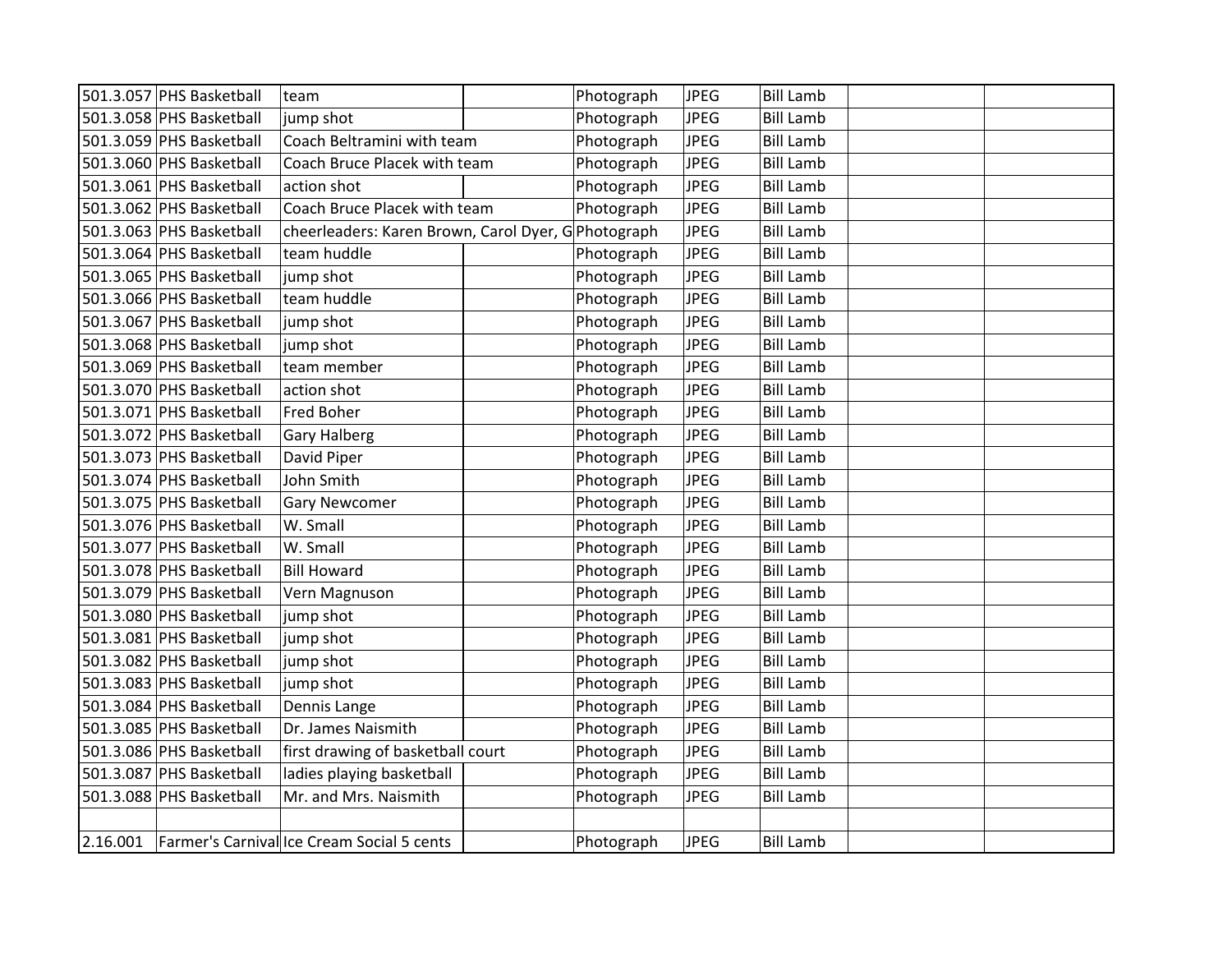| 2.16.002 |                                 | Farmer's Carnival Bureau County Record Newspaper at cord Photograph      |            | JPEG | <b>Bill Lamb</b> |  |
|----------|---------------------------------|--------------------------------------------------------------------------|------------|------|------------------|--|
| 2.16.003 |                                 | Farmer's Carnival Red Man's Carnivil 1909 N. Main St.                    | Photograph | JPEG | Bill Lamb        |  |
| 2.16.004 |                                 | Farmer's Carnival High wire act on N. Main                               | Photograph | JPEG | Bill Lamb        |  |
| 2.16.005 |                                 | Farmer's Carnival Near Nelson Drug Store and Colberg Rest Photograph     |            | JPEG | Bill Lamb        |  |
| 2.16.006 | Farmer's Carnival Street View   |                                                                          | Photograph | JPEG | Bill Lamb        |  |
| 2.16.007 |                                 | Farmer's Carnival Priebe-Simater Poultry Company and Mer Photograph      |            | JPEG | Bill Lamb        |  |
| 2.16.008 |                                 | Farmer's Carnival F.L. Eckdahl Clothier                                  | Photograph | JPEG | Bill Lamb        |  |
| 2.16.009 |                                 | Farmer's Carnival Immke Photographs and S. L. Bradley buil Photograph    |            | JPEG | <b>Bill Lamb</b> |  |
| 2.16.010 |                                 | Farmer's Carnival Streetcar and Jackson & Biddleson (?) buil Photograph  |            | JPEG | Bill Lamb        |  |
| 2.16.011 |                                 | Farmer's Carnival East Side of N. Main Bank and Priestly Hd Photograph   |            | JPEG | Bill Lamb        |  |
| 2.16.012 |                                 | Farmer's Carnival C. Liebeck(?) Barber Shop, Pool and Billiar Photograph |            | JPEG | Bill Lamb        |  |
| 2.16.013 | Farmer's Carnival Abel's Parlor |                                                                          | Photograph | JPEG | Bill Lamb        |  |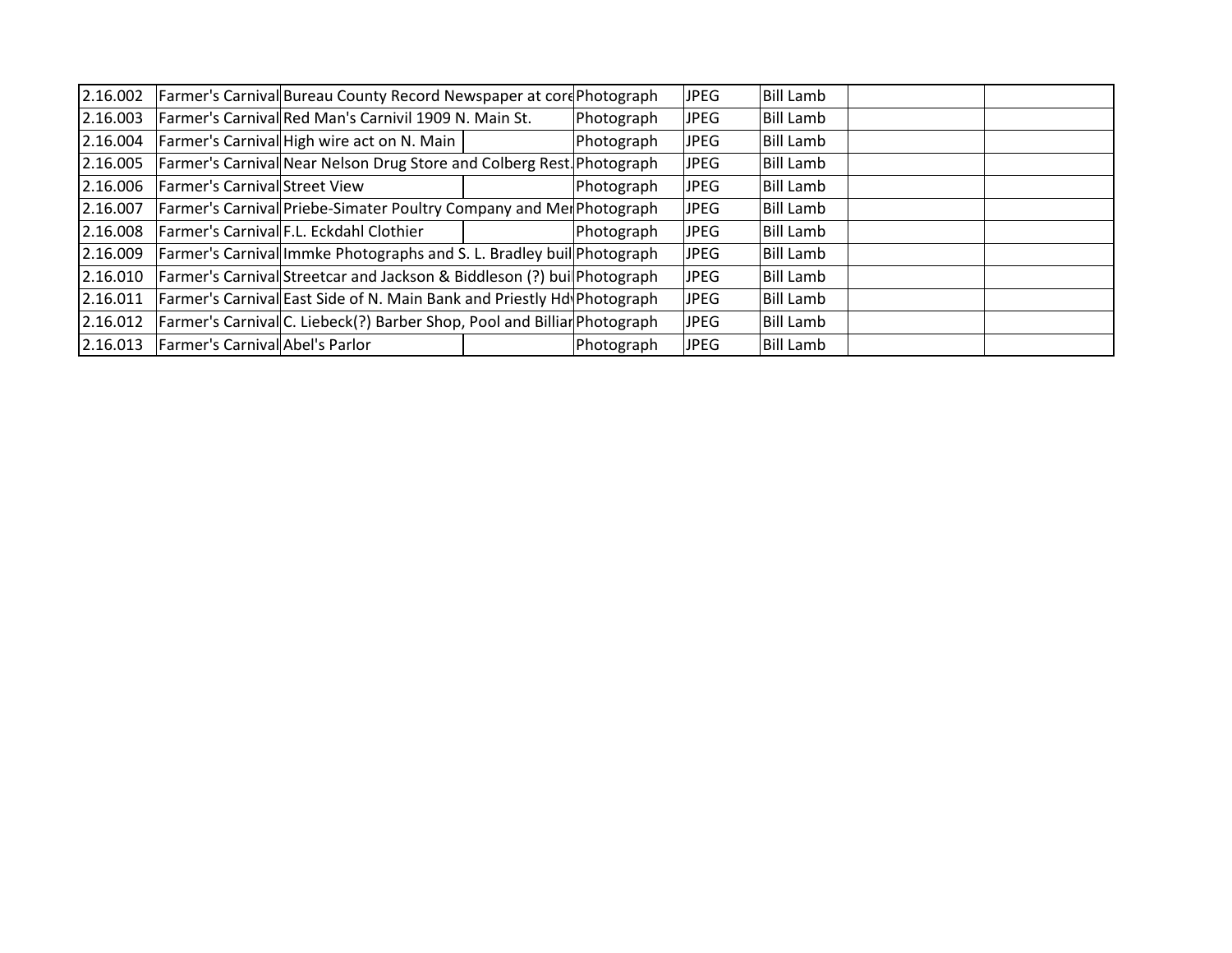| <b>Contributing Institution</b>                           | <b>Rights</b>                                                                                                                                                                                                                                                                                                           |
|-----------------------------------------------------------|-------------------------------------------------------------------------------------------------------------------------------------------------------------------------------------------------------------------------------------------------------------------------------------------------------------------------|
|                                                           |                                                                                                                                                                                                                                                                                                                         |
|                                                           |                                                                                                                                                                                                                                                                                                                         |
|                                                           |                                                                                                                                                                                                                                                                                                                         |
| <b>United States - Illinois -</b><br><b>Bureau County</b> | <b>Bureau County Historical Society</b><br>provides reproductions of<br>photographs for personal or<br>research use. If an image is to be<br>reproduced in any type of<br>publication, written permission is<br>required and use fees may be<br>assessed. Using a reproduction of<br>an image from BCHS is illegal. For |
|                                                           | more information, contact<br>museum@bureaucountyhistoricals<br>ociety.com.                                                                                                                                                                                                                                              |
|                                                           |                                                                                                                                                                                                                                                                                                                         |
|                                                           |                                                                                                                                                                                                                                                                                                                         |
|                                                           |                                                                                                                                                                                                                                                                                                                         |
|                                                           |                                                                                                                                                                                                                                                                                                                         |
|                                                           |                                                                                                                                                                                                                                                                                                                         |
|                                                           |                                                                                                                                                                                                                                                                                                                         |
|                                                           |                                                                                                                                                                                                                                                                                                                         |
|                                                           |                                                                                                                                                                                                                                                                                                                         |
|                                                           |                                                                                                                                                                                                                                                                                                                         |
|                                                           |                                                                                                                                                                                                                                                                                                                         |
|                                                           |                                                                                                                                                                                                                                                                                                                         |
|                                                           |                                                                                                                                                                                                                                                                                                                         |
|                                                           |                                                                                                                                                                                                                                                                                                                         |
|                                                           |                                                                                                                                                                                                                                                                                                                         |
|                                                           |                                                                                                                                                                                                                                                                                                                         |